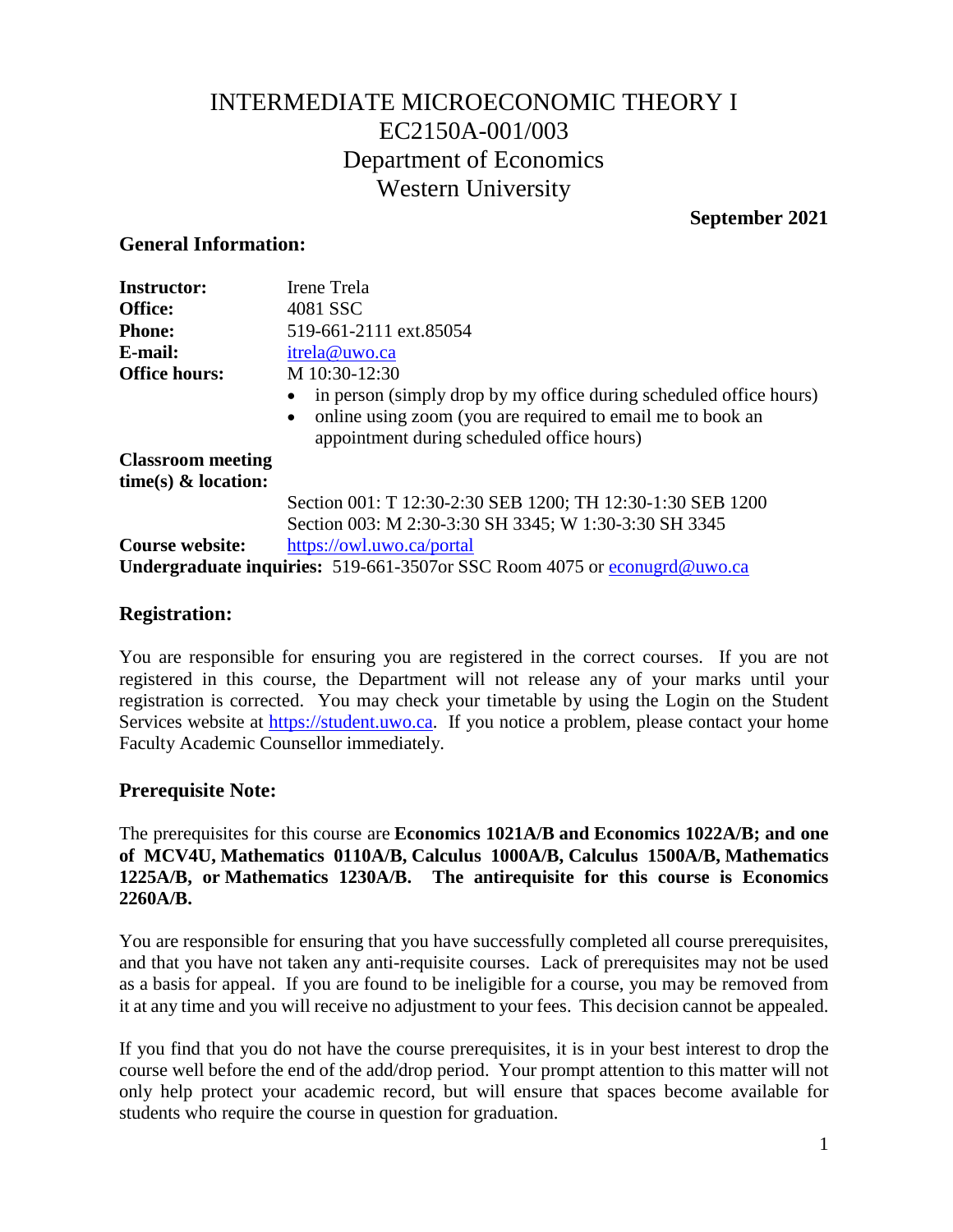# **Course Objectives:**

This course will acquaint students with the behaviour of consumers and producers and their interaction in society. You will be introduced to key microeconomic tools and shown how they work and why they are important. Intuitive explanations complemented with graphs and numerical and real-life examples will be used to teach the key concepts, helping to illuminate the power and versatility of the microeconomic way of thinking. For exams, students will be required to know not only the theory but also how to apply the theory to solve analytical problems.

### **Course Learning Outcomes:**

Students will be able to explain the concept of scarcity and how it influences the choices of what, how and for whom goods and services are provided.

Students will be able to apply the principles of constrained optimization to model consumer choice of consumption goods subject to a budget constraint and producer choice of inputs subject to a technological constraint.

Students will be able to identify the conditions that characterize a perfectly competitive market and explain the concepts of equilibrium and comparative statics analysis.

Students will be able to analyze the effects of government actions on individual and social welfare.

### **Textbook:**

David Besanko and Ronald R. Braeutigam, *Microeconomics*, 6<sup>th</sup> edition, John Wiley and Sons Inc., 2020.

Below is the link to the paperback and e-book versions of the textbook that students can purchase through the Book Store:

Section 001 [https://bookstore.uwo.ca/textbook](https://bookstore.uwo.ca/textbook-search?campus=UWO&term=W2021A&courses%5B0%5D=001_UW/ECO2150A)[search?campus=UWO&term=W2021A&courses%5B0%5D=001\\_UW/ECO2150A](https://bookstore.uwo.ca/textbook-search?campus=UWO&term=W2021A&courses%5B0%5D=001_UW/ECO2150A)

Section 003 [https://bookstore.uwo.ca/textbook](https://bookstore.uwo.ca/textbook-search?campus=UWO&term=W2021A&courses%5B0%5D=003_UW/ECO2150A)[search?campus=UWO&term=W2021A&courses%5B0%5D=003\\_UW/ECO2150A](https://bookstore.uwo.ca/textbook-search?campus=UWO&term=W2021A&courses%5B0%5D=003_UW/ECO2150A)

### **Technical Requirements:**

- Laptop or computer
- Stable internet connection
- Microphone and Webcam
- Scanner/ Smartphone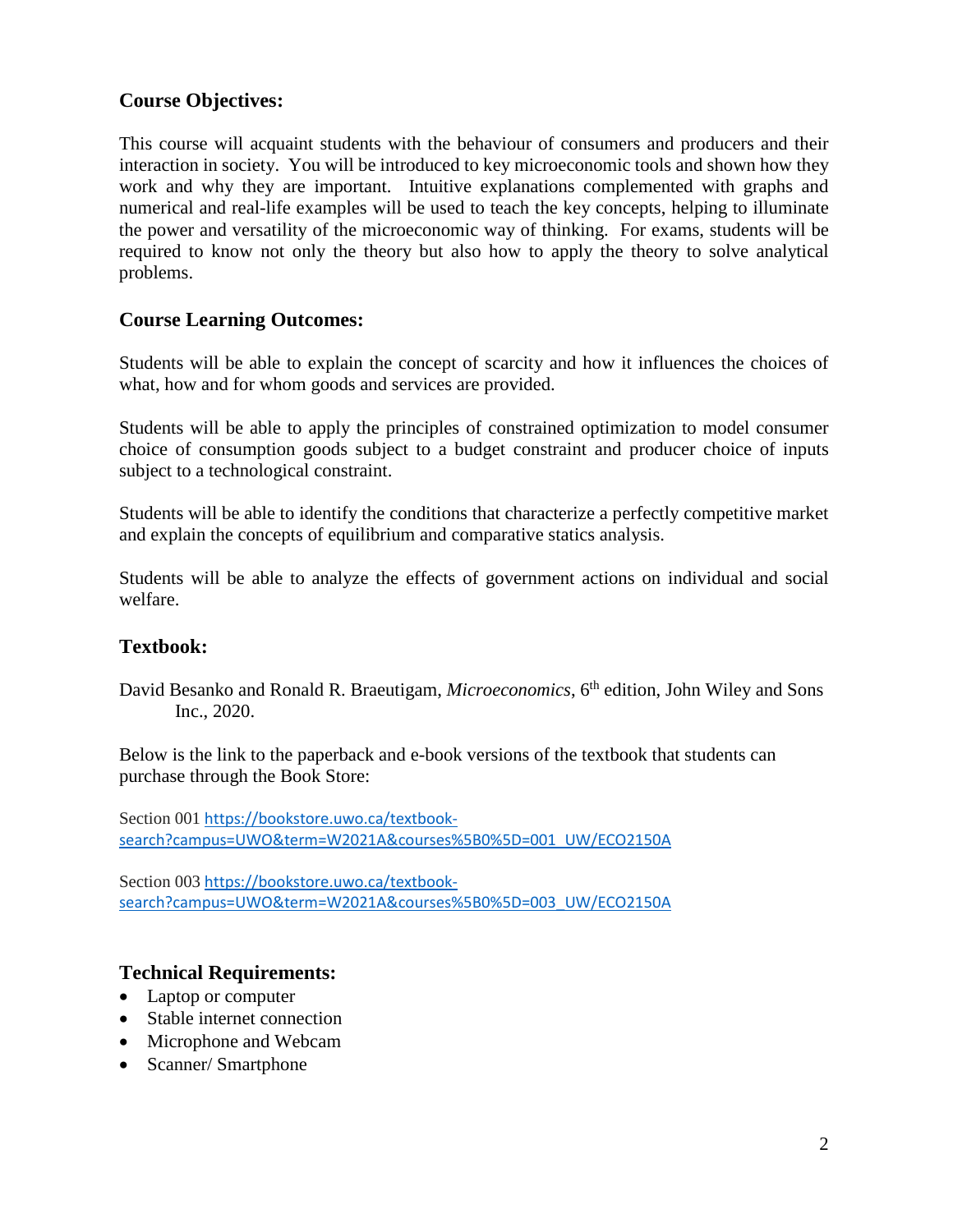This equipment is needed for the following purposes: (1) to access the resources and announcements on OWL, (2) to participate in virtual office hours using Zoom, (3) to be prepared for unforeseen circumstances. One such circumstance is that, if due to Covid 19 there is another lockdown and classes return to virtual, students may be required write exams on OWL and scan or take pictures of handwritten answers and either send these images to the instructor via email or upload them onto OWL.

For technical support, see the OWL Help page or contact Western Technology Services Helpdesk (call in for assistance at 519 661-3800 or create a Service Desk ticket at [https://jira.uwo.ca/servicedesk/\)](https://jira.uwo.ca/servicedesk/). Google Chrome or Mozilla Firefox are the preferred browsers for OWL.

#### **Assessments:**

| Midterm #1 | worth 31%    | Tentatively scheduled for Friday, October 15, 7-9pm  |
|------------|--------------|------------------------------------------------------|
| Midterm #2 | worth $31\%$ | Tentatively scheduled for Friday, November 12, 7-9pm |
| Final      | worth 38%    | To be announced by the Registrar                     |

The midterms and final exams will each be 2 hours in length and in mixed format.

**Note: Use of electronic devices (cell phones, iPods, IPads, laptops, etc) and dictionaries are not allowed during exams; electronic devices caught in a student's possession or on will be taken as an attempt to cheat. Students are also banned from wearing or having on their desk any kind of wristwatch/timepiece during exams (time will be displayed on either a wall clock, board or projector). During exams students may use only a nonprogrammable/non-graphing calculator (but lids/covers must be removed).** 

#### **Policy Regarding Missed Assessments:**

Students **must** follow Western University's procedures for approval of their absence from any exam in order to receive an accommodation. Please see the **Please Note Department Policies for 2021-2022** section of this syllabus for details on these procedures.

Students who miss an exam (and approved through academic counselling) **will be required to write a makeup exam**. Students must notify me no later than 24 hours after the end of the excused period to arrange the writing of their makeup. Makeups will be in similar format as the regular scheduled exam.

#### **Course Website:**

[http://owl.uwo.ca](http://owl.uwo.ca/) : this site gives you access to lecture notes for theory (including questions in your lecture notes that will help guide you in working your assigned homework questions), assigned homework questions from the textbook for numerical practice, applications for reallife examples, and review questions to further help you prepare for exams. Answers to homework and review questions are posted on the site. The applications for real-life examples will be taken up in class, so if you miss class on the day an application is taken up, it will be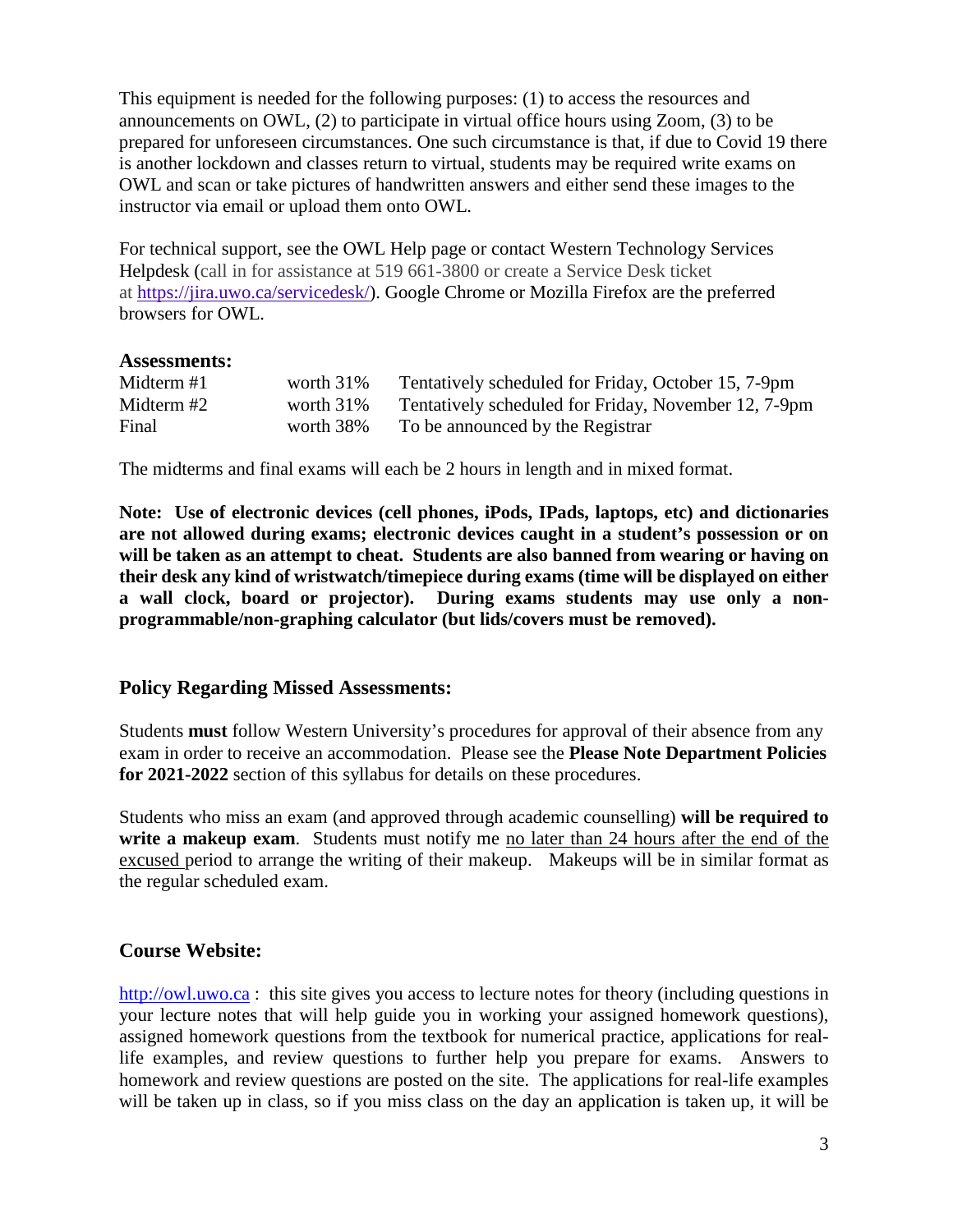your responsibility to obtain notes from a fellow student. Announcements regarding midterm and final exams, class cancellations, and other important announcements will also be posted on the site.

**NOTE: The lecture notes posted on the course website are supplementary material and should not be regarded as a substitute for lectures. There will be a significant amount of additional material covered in class that is NOT in the posted lecture notes. Students are reminded that class material (including posted lecture notes, additional material covered in class that is not in the posted lecture notes, and application topics), homework questions and review questions will ALL be subject to examination.** 

### **Course Outline:**

| Introduction to Microeconomics<br>constrained optimization<br>equilibrium analysis<br>$\bullet$<br>comparative statics<br>$\bullet$              | Chs. $1, 2$  |
|--------------------------------------------------------------------------------------------------------------------------------------------------|--------------|
| <b>Consumer Theory</b><br>• preferences<br>• utility<br>• choice<br>• demand                                                                     | $Chs. 3 - 5$ |
| Production and Cost Theory<br>production functions<br>• cost minimization<br>• cost curves                                                       | $Chs. 6 - 8$ |
| <b>Perfectly Competitive Markets</b><br>profit maximization<br>$\bullet$<br>• supply<br>• market equilibrium                                     | Ch.9         |
| <b>Comparative Statics and Welfare Analysis</b><br>economic efficiency<br>$\bullet$<br>• government intervention<br>deadweight loss<br>$\bullet$ | Ch. 10       |

# **Professionalism, Privacy and Copyright:**

- · Students are expected to follow the Student Code of Conduct.
- · All lectures and course materials, including slides, presentations, outlines, and similar materials, are protected by copyright. Students may take notes and make copies of course materials for their own educational purposes only.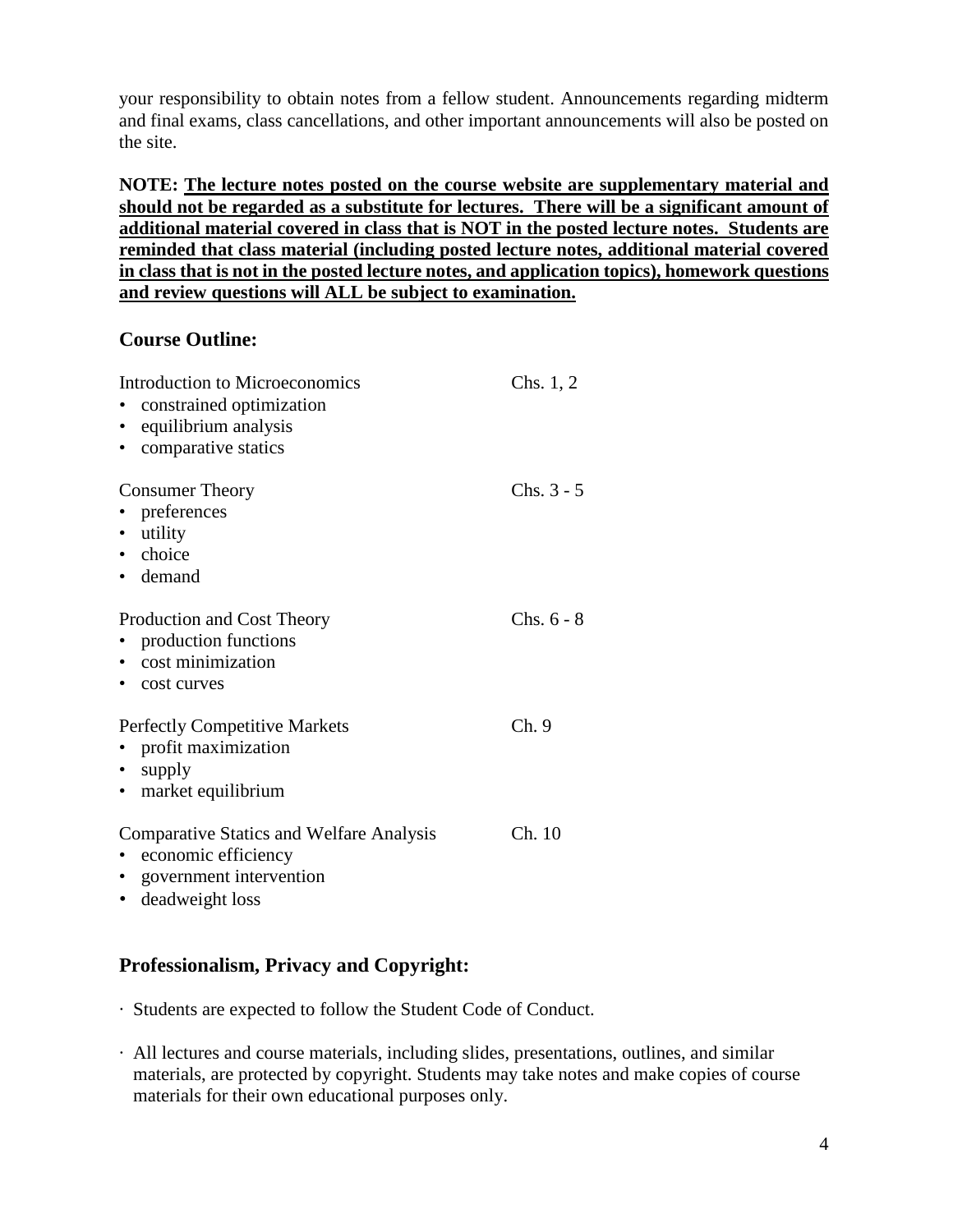- · Students may not record lectures, reproduce (or allow others to reproduce), post or distribute lecture notes, assessments, or any other course materials publicly and/or for commercial purposes without written consent of the instructor.
- · Recordings (audio or video) are not permitted without explicit, written permission of the instructor. Permitted recordings may not be distributed or shared.

## **Please Note Department & University Policies for Fall 2021**

The University expects all students to take responsibility for their own Academic Programs. Students should also check their registration to ensure they are enrolled in the correct courses.

- 1. **Guidelines, policies, and your academic rights and responsibilities** are posted online in the current Western Academic Calendar at: [http://westerncalendar.uwo.ca.](http://westerncalendar.uwo.ca/) Claiming that "you didn't know what to do" is not an acceptable excuse for not following the stated policies and procedures.
- 2. Students must familiarize themselves with the **"Rules of Conduct for Examinations"** [http://www.uwo.ca/univsec/pdf/academic\\_policies/exam/administration.pdf.](http://www.uwo.ca/univsec/pdf/academic_policies/exam/administration.pdf)
- 3. **Cheating as an academic offence:** Students are responsible for understanding what it means to "cheat." The Department of Economics treats cheating incidents very seriously and will investigate any suspect behavior. Students found guilty will incur penalties that could include a failing grade or being barred from future registration in other Economics courses or programs. The University may impose further penalties such as suspension or expulsion.
- 4. **Plagiarism:** Students must write their essays and assignments in their own words. When taking an idea/passage from another author, it must be acknowledged with quotation marks where appropriate and referenced with footnotes or citations. Plagiarism is an academic offence (see Scholastic Discipline for Undergraduate Students in the Western Calendar at [http://westerncalendar.uwo.ca/PolicyPages.cfm?Command=showCategory&PolicyCategor](http://westerncalendar.uwo.ca/PolicyPages.cfm?Command=showCategory&PolicyCategoryID=1&SelectedCalendar=Live&ArchiveID=#Page_20) [yID=1&SelectedCalendar=Live&ArchiveID=#Page\\_20\)](http://westerncalendar.uwo.ca/PolicyPages.cfm?Command=showCategory&PolicyCategoryID=1&SelectedCalendar=Live&ArchiveID=#Page_20).

Western University uses software to check for plagiarism and students may be required to electronically submit their work. Those found guilty will be penalized as noted in point 3.

- 5. It is a Department of Economics policy that **NO** assignments be dated, stamped or accepted by staff. Students must submit assignments to the instructor.
- 6. **Appeals**: University policies and procedures for appealing a mark can be found in the Student Academic Appeals section in the current Western Academic Calendar at: [http://westerncalendar.uwo.ca/PolicyPages.cfm?Command=showCategory&PolicyCategor](http://westerncalendar.uwo.ca/PolicyPages.cfm?Command=showCategory&PolicyCategoryID=1&SelectedCalendar=Live&ArchiveID=#Page_14) [yID=1&SelectedCalendar=Live&ArchiveID=#Page\\_14.](http://westerncalendar.uwo.ca/PolicyPages.cfm?Command=showCategory&PolicyCategoryID=1&SelectedCalendar=Live&ArchiveID=#Page_14) **Please note the relevant deadlines.**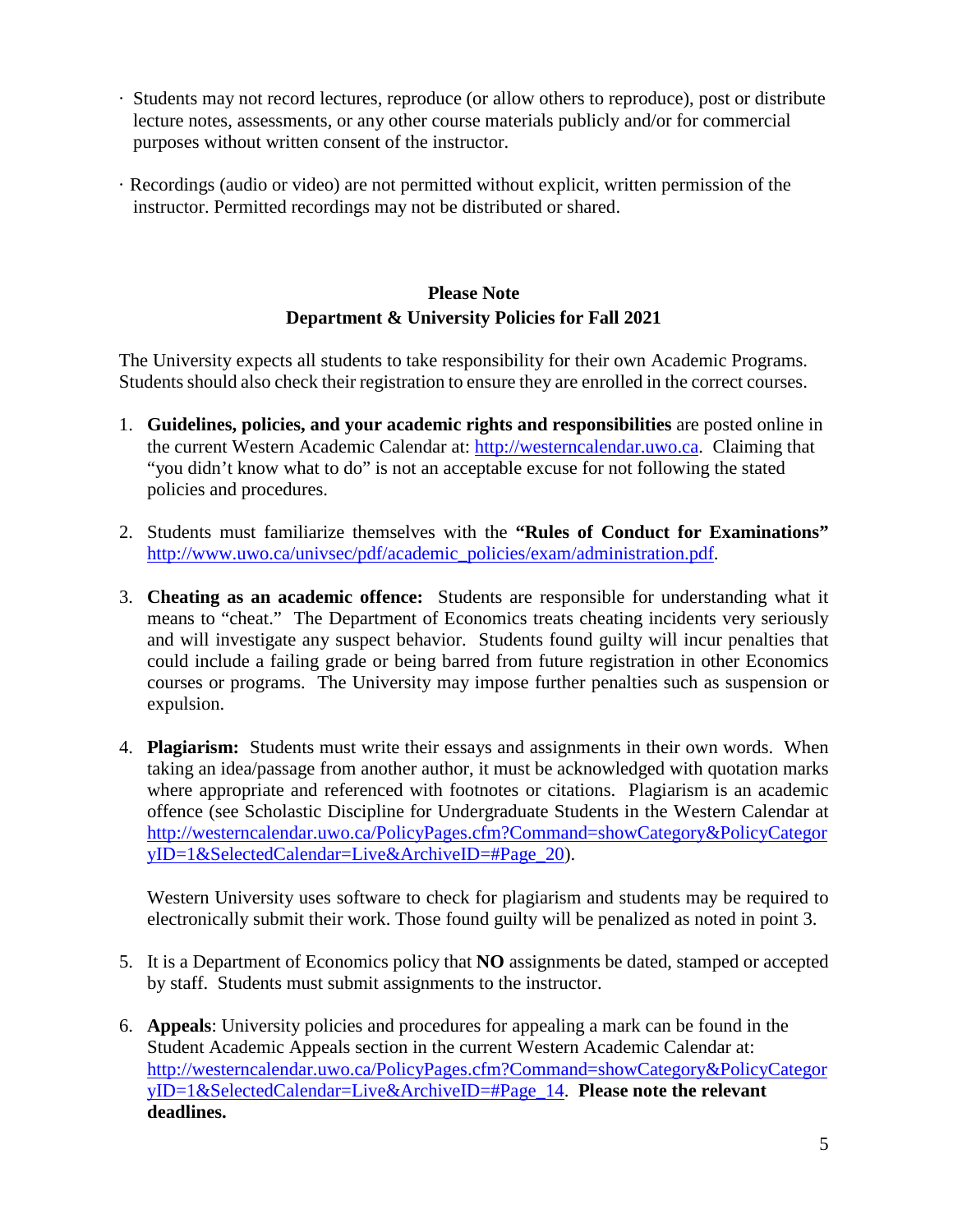Department of Economics procedures for appealing a mark can be found here: [https://economics.uwo.ca/undergraduate/program\\_counselling/responsibilities\\_policies.ht](https://economics.uwo.ca/undergraduate/program_counselling/responsibilities_policies.html#appeals) [ml#appeals.](https://economics.uwo.ca/undergraduate/program_counselling/responsibilities_policies.html#appeals) The Department will not consider an appeal unless an attempt has been made to settle the matter with the instructor first. Students who remain dissatisfied with the outcome may proceed to submit an appeal to [econugrd@uwo.ca.](mailto:econugrd@uwo.ca) Please follow the instructions and use the appeal form shown in the above link.

- 7. **Systematic adjustments of a class grade distribution** (either up or down) can occur in Economics courses. The fact that grades have been adjusted is **not** grounds for an appeal.
- 8. Note the following **add and drop deadlines**:

| Deadline to add a first term half course:  | <b>Thursday September 16, 2021</b> |
|--------------------------------------------|------------------------------------|
| Deadline to drop a first term half course: | <b>Friday November 12, 2021</b>    |

#### **Policy Regarding Makeup Tests and Final Examinations**

Faculty of Social Science policy states that oversleeping or misreading an exam schedule is NOT grounds for a makeup. This rule applies to midterm and final exams in the Department of Economics.

#### **Policies Regarding Academic Accommodation**

- The Faculty of Social Science's policies on academic accommodation are found at [http://counselling.ssc.uwo.ca/procedures/having\\_problems/index.html.](http://counselling.ssc.uwo.ca/procedures/having_problems/index.html)
- **Accommodation for Students with Disabilities:** Students with disabilities or accessibility challenges should work with Accessible Education (formerly SSD, see [http://academicsupport.uwo.ca/accessible\\_education/index.html\)](http://academicsupport.uwo.ca/accessible_education/index.html), which provides recommendations for accommodation based on medical documentation or psychological and cognitive testing. The accommodation policy can be found here: [Academic Accommodation for Students with Disabilities.](https://www.uwo.ca/univsec/pdf/academic_policies/appeals/Academic%20Accommodation_disabilities.pdf)
- **Rewriting Exams and Retroactive Reweighting are NOT Permitted:** Students who proceed to write a test or examination must be prepared to accept the mark. Rewriting tests or examinations, or retroactive reweighting of marks, is **not** permitted. Self-Reported Absences cannot be used once a student has proceeded to start to write a test or exam.
- **Self-Reported Absences:** Students will have two opportunities during the fall and winter terms to receive academic consideration if they self-report a missed assessment using the online self-reported absence portal, provided the following conditions are met: the assessment is missed due to an absence of no more than 48 hours in duration, and the assessment for which consideration is being sought is worth 30% or less of the student's final grade. Students are expected to contact their instructors within 24 hours of the end of the period of the self-reported absence, unless noted otherwise on the syllabus. Students are not able to use the self-reporting option in the following circumstances: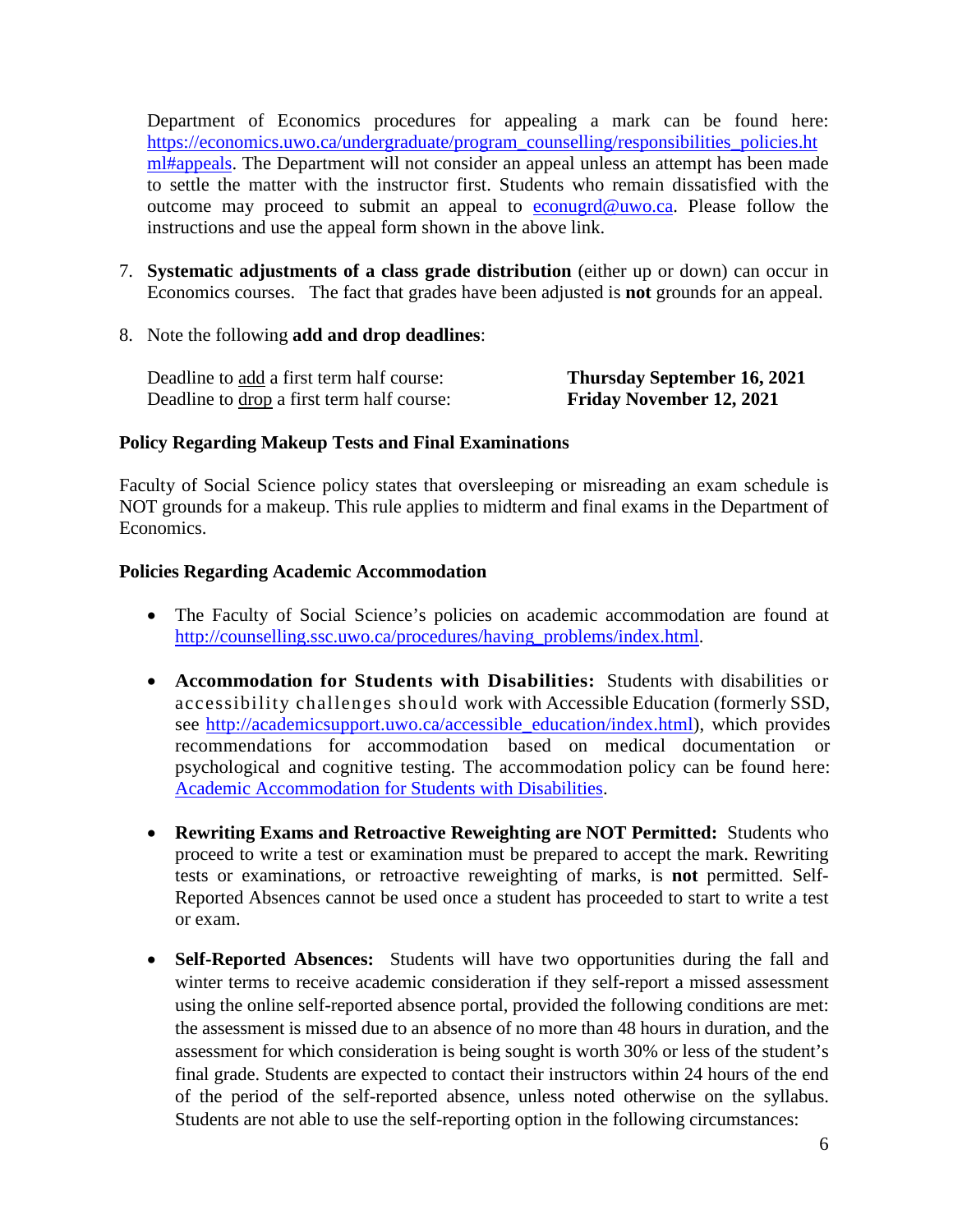- for exams scheduled by the Office of the Registrar (e.g., final exams)
- absence of a duration greater than 48 hours
- assessments worth more than 30% of the student's final grade
- if the student has opened or started the test or exam
- if a student has already used the self-reporting portal twice during the fall/winter terms

If the conditions for a Self-Reported Absence are *not* met, students will need to provide a Student Medical Certificate (SMC) if the absence is medical or provide appropriate documentation if there are compassionate grounds for the absence in question. Students are encouraged to contact their Faculty academic counselling office for more information about the relevant documentation. It is strongly recommended that students notify the instructor as soon as possible, ideally before the assessment, when they become aware of an absence. University policy is that students must communicate with their instructors no later than 24 hours after the end of the period covered by the SMC or immediately upon their return from their documented absence. Failure to follow University policy and procedures may result in denial of academic accommodation and a grade of zero.

- **Documentation for Accommodation:** Individual instructors are not permitted to receive documentation directly from a student, whether in support of an application for consideration on medical grounds or for other reasons. **All required documentation for absences that are not covered by the Self-Reported Absence Policy must be submitted to the Academic Counselling office of a student's Home Faculty.**
- **Western University policy on Consideration for Student Absence** is available here: [Policy on Academic Consideration for Student Absences -](https://www.uwo.ca/univsec/pdf/academic_policies/appeals/Academic_Consideration_for_absences.pdf) Undergraduate Students in [First Entry Programs.](https://www.uwo.ca/univsec/pdf/academic_policies/appeals/Academic_Consideration_for_absences.pdf)
- **Student Medical Certificate (SMC):** This form is available here: [http://www.uwo.ca/univsec/pdf/academic\\_policies/appeals/medicalform.pdf.](http://www.uwo.ca/univsec/pdf/academic_policies/appeals/medicalform.pdf)
- **Religious Accommodation:** Students should consult the University's list of recognized religious holidays and should give reasonable notice in writing, prior to the holiday, to the Instructor and an Academic Counsellor if their course requirements will be affected by a religious observance. Additional information is given in the [Western](https://multiculturalcalendar.com/ecal/index.php?s=c-univwo) [Multicultural](https://multiculturalcalendar.com/ecal/index.php?s=c-univwo) Calendar.

**Policy Regarding Class Attendance and Engagement:** If the instructor deems a student's attendance or engagement in the class to be unsatisfactory, that student may be prohibited from writing the final examination. Examples of unsatisfactory class engagement include frequent absences from an in-person or synchronous online class, lack of assignment submissions, and inadequate use of online course materials. Instructors who intend to make use of this policy will notify the student in advance.